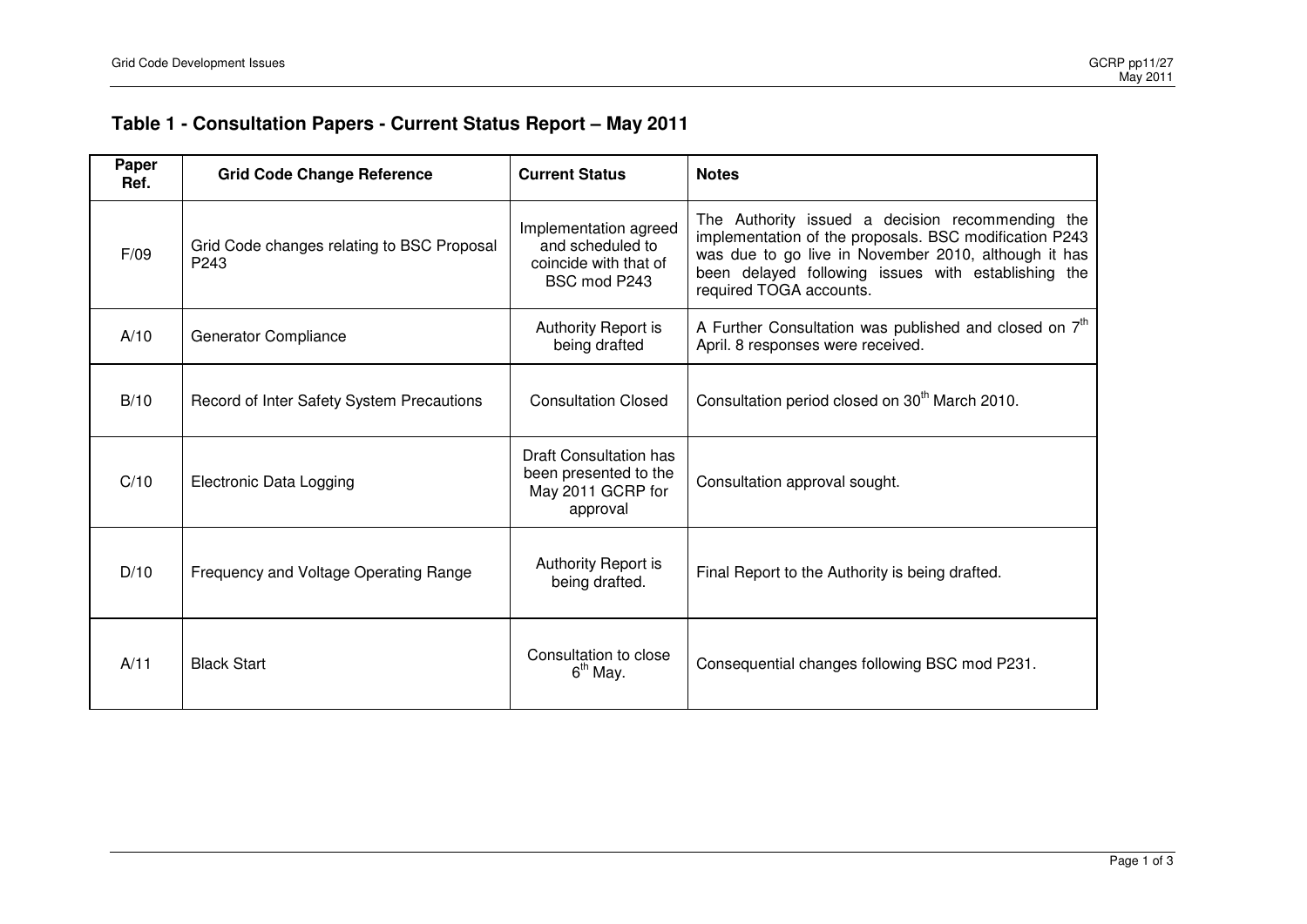## **Table 2 - Grid Code Review Panel – Outstanding Development Issues – May 2011**

| <b>Summary of Issue</b>                                                                                                                                                                                                                                                                                                             | <b>Current position</b>                                                                                                                                                                                                                                                      | Last<br><b>Reviewed</b> | <b>Status &amp; Next</b><br><b>Review</b> | <b>Priority</b> | <b>Urgency</b> |
|-------------------------------------------------------------------------------------------------------------------------------------------------------------------------------------------------------------------------------------------------------------------------------------------------------------------------------------|------------------------------------------------------------------------------------------------------------------------------------------------------------------------------------------------------------------------------------------------------------------------------|-------------------------|-------------------------------------------|-----------------|----------------|
| <b>Protection Fault Clearance</b><br>Times and back-up<br>protection: A paper was<br>presented (pp08/43) relating to<br>discrimination between main and<br>reserved protection settings.                                                                                                                                            | An informal group was set up to agree a Consultation on<br>the issue.<br>A distribution paper (mentioned by MK) associated with<br>Protection where DC supplies would apply consequent<br>on a tripping arrangement was added to the issue                                   | May 2009                | Ongoing<br>May 2011                       | Low             | Low            |
| <b>Grid Code Structure Review:</b><br>A structural review of the layout<br>of the Grid Code in 2008.                                                                                                                                                                                                                                | Options for changes were provided (pp08/48) to the<br>GCRP in 2008 and whilst the option to remain with the<br>status quo was favoured National Grid also took an<br>action to look at whether summary tables for obligations<br>for classes of generator was appropriate.   | Nov 08                  | Paused                                    | Low             | Low            |
| The issue of Regional<br>Differences was included.                                                                                                                                                                                                                                                                                  | In Nov 2008, Regional Differences were included to this<br>issue. The original GCRP paper (pp07_36) considered<br>the regional differences in the Grid Code and proposed<br>that these should be addressed in order of priority.                                             | Sept 08                 | May 2011                                  |                 |                |
| <b>Park</b><br><b>Module</b><br><b>Power</b><br><b>Extensions: The</b><br>Grid Code<br>PPM Working Group agreed that<br>regarding<br>the<br>the<br>issue<br>of<br>applicability<br>technical<br>requirements to PPM extensions<br>would benefit from further<br>analysis due to the complexity of<br>issues surrounding the matter. | Update provided at September 2010 GCRP meeting.<br>Agreed to discuss further in future, as low urgency.                                                                                                                                                                      | Sept 2010               | Paused<br>Sept 2011                       | Medium          | Low            |
| <b>Codification of Generic</b><br><b>Requirements currently</b><br>included in Bilateral<br>Agreements: Review of<br>current requirements in<br>Appendix F5 which may be<br>codified in the Grid Code.                                                                                                                              | Prior to Feb 2007 GCRP, JN communicated areas of<br>focus for discussion and National Grid to consider.<br>National Grid to confirm that CC.A.6 has previously been<br>created in response to this issue, although other lower<br>priority areas remain yet to be concluded. | Sept 2010               | Ongoing<br><b>July 2011</b>               | Low             | Medium         |